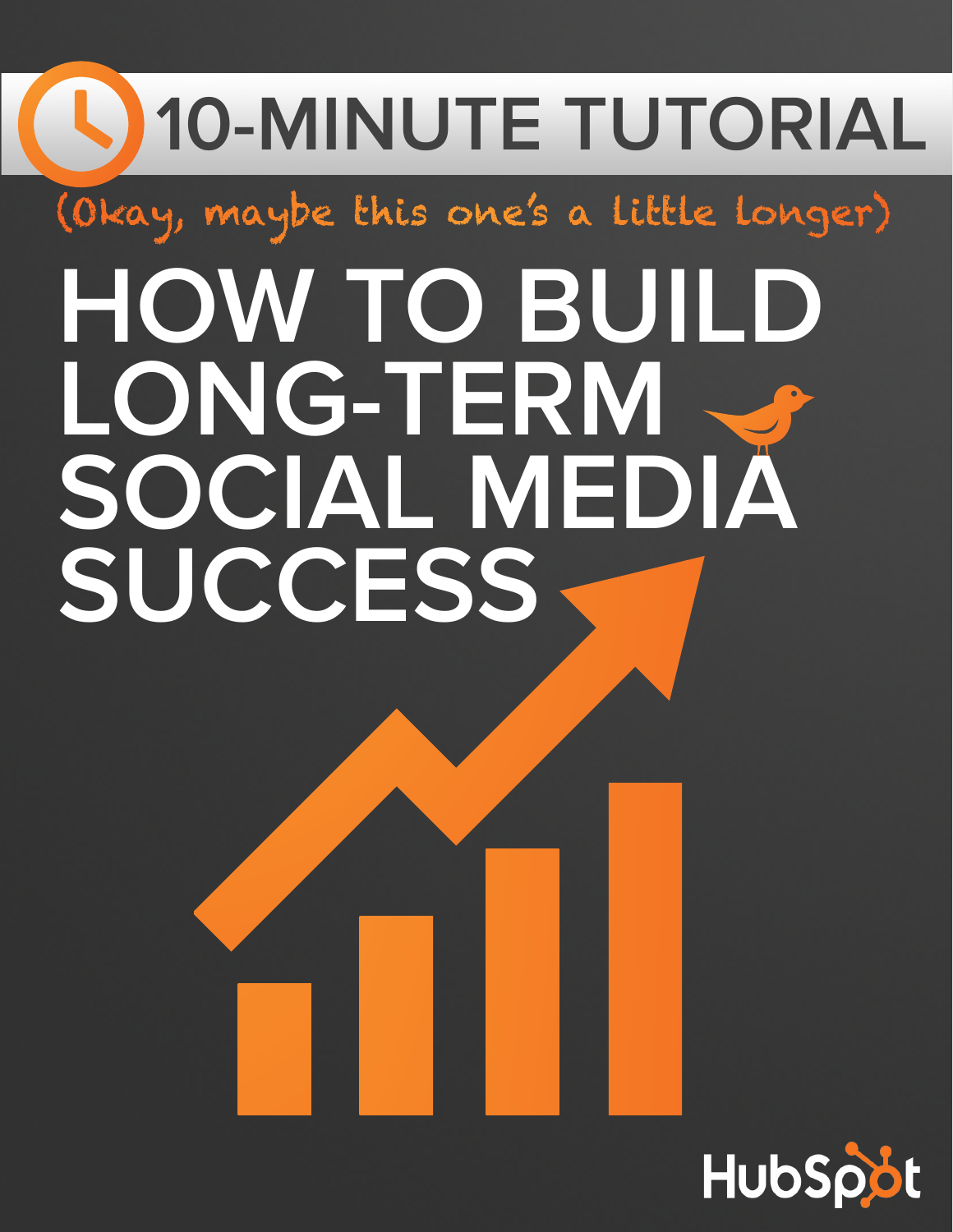# Planning and Scheduling

Making time to plan and schedule social messages, monitor social activity and respond to your friends and followers can be difficult. Here are some tips for planning, scheduling and executing a social media strategy.

#### **Dedicate time every week to Social Media**

Every week, book time in your calendar to focus entirely on social media. With this time, do any the following:

- Plan and schedule the messages that you will send with the Social Publishing tool for the week
- Monitor your Social Streams and respond to activities accordingly
- Review your social media messages from the previous week to see which ones performed well



#### **Brittany, HubSpot Social Media Manager**

"When planning out your social media calendar, be sure to mark any upcoming events, such as product releases or webinars, that could benefit from social promotion. Also, using hashtags (#hubspotting!) is a great way to add branding to your Twitter messages."

#### **Schedule your social messages in bulk**

In the time that you've dedicated to social media, plan out the messages that you will send throughout the week. What content do you want to promote? Are there events that should be promoted? Will you be making any big announcements? Thewre are always messages, such as replies, that can't be planned ahead, but by scheduling as many messages as you can ahead of time, you will relieve yourself from having to do so when you are busy later on.

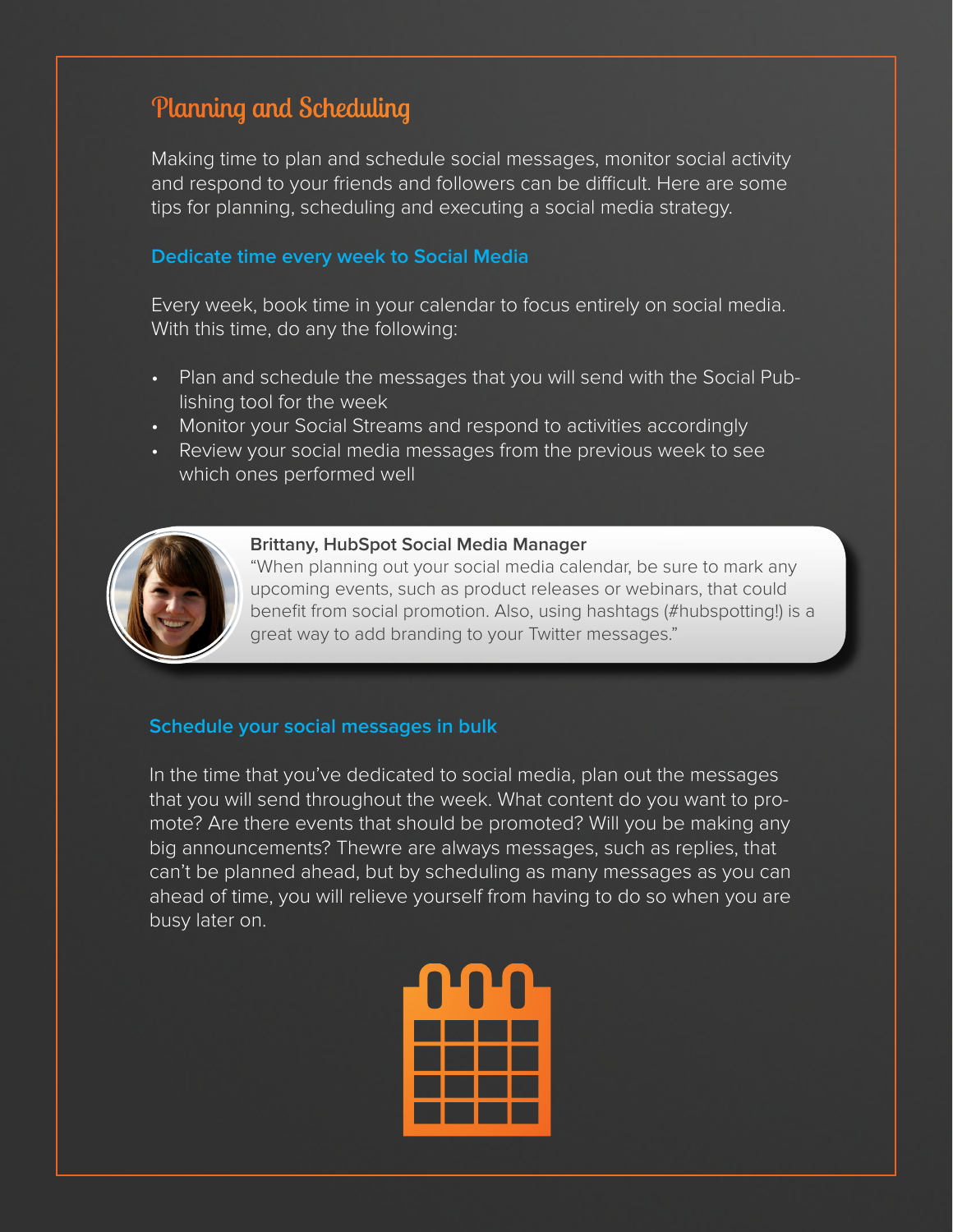# Responding and Interacting

Social interactions should always be thought of as two-way conversations. The conversation begins with your social messages and promotions, but it should never end there. A crucial component in any successful social strategy is **engagement**. Engagement means interacting with and responding to your audience on a regular basis. Here are some best practices for doing so:

#### **Create a document with common questions and answers**

Often times, people will respond to your social messages with specific questions or concerns. Keeping a document as a collection of common questions, as well as the answers to those questions, is a great way to make sure that you are able to answer future questions quickly and effectively. This will also ensure that you are consistent in the answers that you provide for certain types of questions. But in the event that a question is asked that you do not have the answer to...

#### **...Forward questions to the people with answers!**

While this may seem like a no-brainer, it's important to note that responding quickly to Tweets and other social replies is a very important element of effectively engaging with your social audience. That being said, if you don't have the answer to a particular question, then be sure to pass the message along to someone who does have the answer. With the Social Monitoring tool, we make it easy to forward social messages via email let's take a look:

Flights to #inbound13 are officially booked. Can't wait to meet up with 45 mins some great clients, partners and @hubspot 'ers!! #inboundmarketing

● 0 ← Reply □ Retweet ★ Favorite ● Share

**Email** 

In the lower right-hand corner of the activities in your social streams, you will see an Email icon - use this to quickly forward Tweets to someone's email.

Forwarding social messages also becomes important when you feel that someone could be a qualified lead based on their question/comment. In this event, you would want to forward the message along to the lead owner or associated sales rep.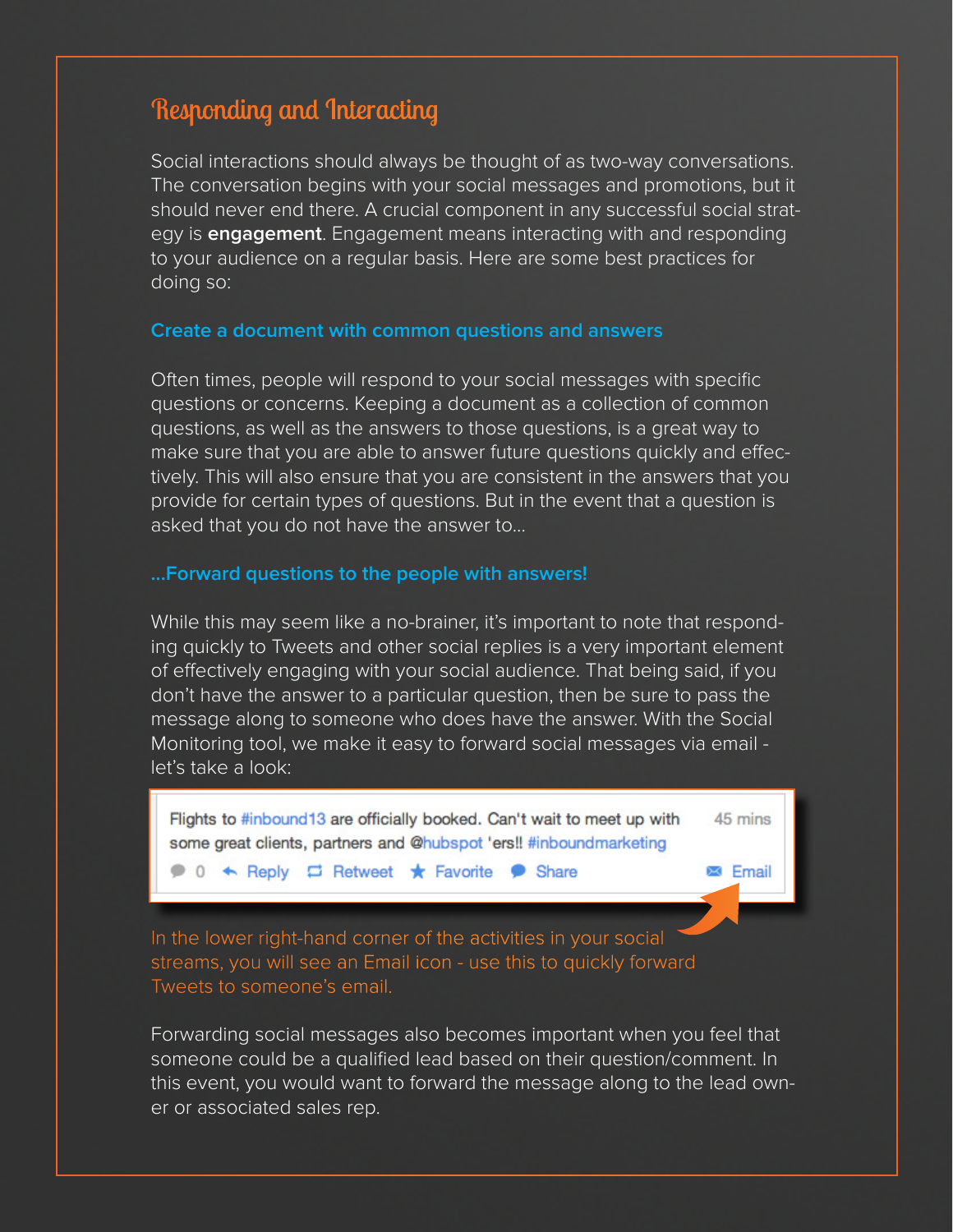## **Set Up Alerts to Help You Review Your Streams and Respond**

Staying on top of social interactions can be difficult. You don't always have the time to monitor Twitter to see if people have replied to your Tweets or mentioned your company. Luckily, with the Social Monitoring tool, you can set up email alerts so that you are notified whenever an activity shows up in one of your social streams. This can be especially helpful if the activity in one of your streams requires immediate attention (for instance, a stream of customers who mention your company, along with the word "help").

## **Here's How to Do It:**

- 1. [Click to login to Social Media](https://app.hubspot.com/l/social)
- 2. Click into Social Monitoring at the top of your screen
- 3. Click 'Edit' on one of your streams
- 4. Select an email under 'Notify these recipients'
- 5. You're done!



#### **Ben, HubSpot Customer Marketing Associate**

"Engagement is key for social presence. Always be sure to thank your social evangelists, promote your content when it answers a question, and reach out to potential leads who mention your company or a competitor."

# Measuring and Evaluating

Once you have started using social media regularly, you will want to know how your individual messages and campaigns have performed, as well as the impact that your social channels have had as a whole. Doing so will help you to measure the results of your efforts and improve your social media strategy moving forward. Here are some great ways to measure social media success:

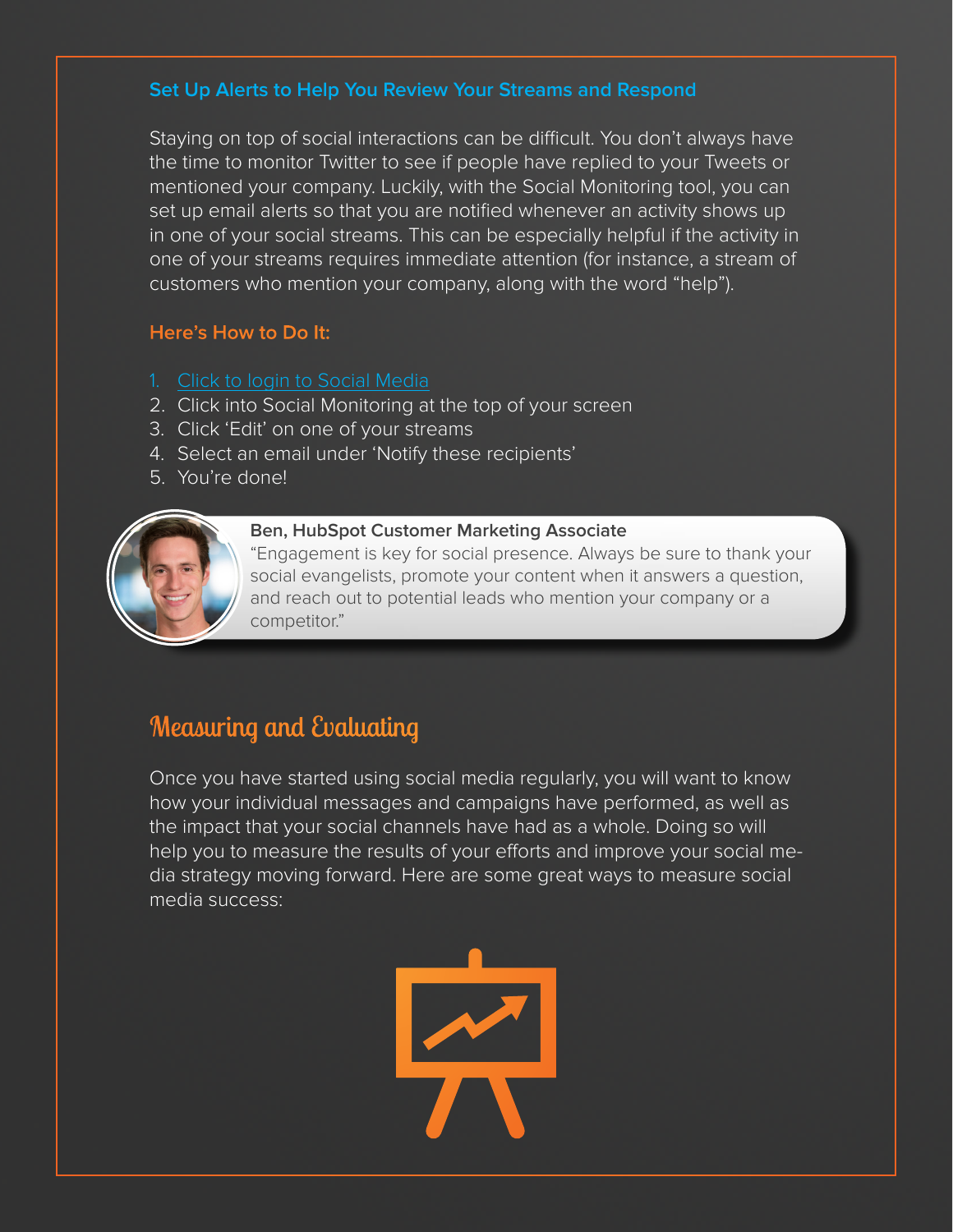## **Review the Click-Through Rates of Your Social Messages**

Measuring click-through rates is a great way to evaluate the success of your social media on a message-by-message basis. Understanding which of your social messages performed the best and why is the key to improving your social strategy.

#### **Here's How to Do It:**

In your [Social Publishing dashboard,](https://app.hubspot.com/l/socialpublishing) you will see a list of the social messages that you have published, as well as the number of clicks that each has received and the day and time that each was sent out. To sort this list by the messages that received the most clicks, select the "Clicks" header (circled in orange below).

You can also narrow down the social messages that will show up in this list by filtering based on:

- Time frame (published last 7 days vs. last 30 days)
- Social Media channel (Twitter, Facebook, LinkedIn)
- Associated campaign

|               |                   | Ń.                                                                                           |               |                             |    |
|---------------|-------------------|----------------------------------------------------------------------------------------------|---------------|-----------------------------|----|
|               | Published last 30 | All campaigns<br>All channels<br>G<br>₩<br>$\overline{\phantom{a}}$                          |               | ▼                           |    |
| <b>Status</b> | Account           | Message                                                                                      | <b>Clicks</b> | Published                   |    |
|               | ንረ                | Need help getting organized and building your content strate<br>$\star$ 136 likes 2 comments | 920           | <b>Jul 15</b><br>$10:06$ am | ☆▼ |

What do I do with this information? Once you know which of your messages performed the best, you can use this information in a number of ways. For instance, you could:

- Record the day and time that your top messages were sent out, then schedule your upcoming messages during those precise time slots
- Review which channels (Twitter, Facebook, LinkedIn) have achieved the highest click-through rates
- Evaluate the specific content in your best performing messages that might have led to their success. Was it the positioning? Was it the content that you linked to? Think about why these messages were more effective than the others and what that might suggest about your social audience.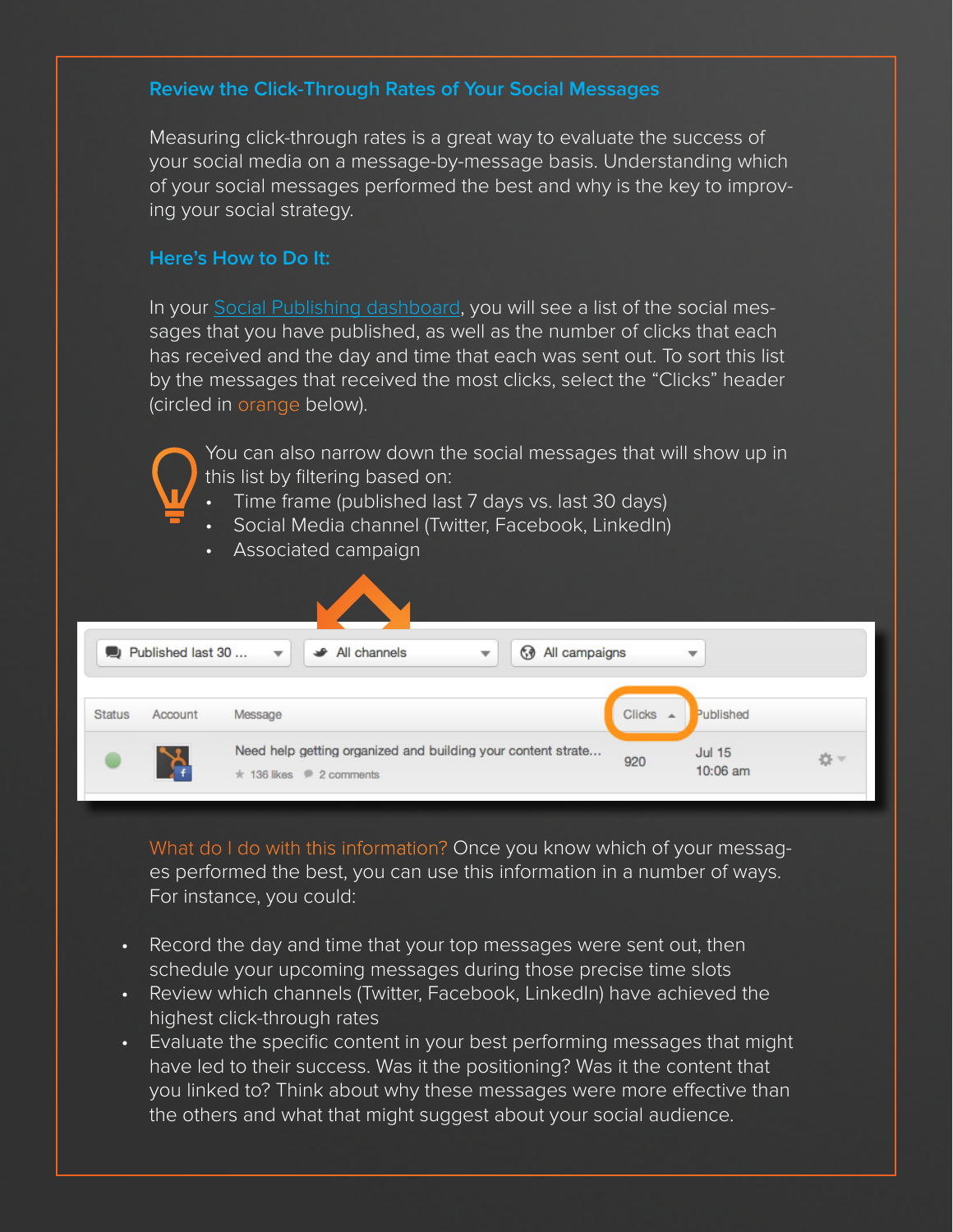#### **Review the impact of Social Media as a whole**

How do you truly measure the impact of Social Media? While clickthroughs, retweets, +1s and "likes" are great indicators of individual message success, they are not always great indicators of the business that is being generated through Social Media. The best way to measure the impact of Social Media as a channel is to evaluate the number of leads and customers that it captures. Here's how to do that:

1. Go to the Sources Page (You can find this under **Reports > Sources**) 2. Scroll down to the list of sources and select "Social Media"

**Social Media**  $\rightsquigarrow$ Facebook, Twitter, LinkedIn, etc.

3. You're there!

What do I do with this information? You can use the information in your Social Media sources page to measure how many visitors your social messages are bringing to your website, how many of these visitors are being converted as leads, and how many of these leads are being closed as customers. Based on the results that you find, you can use this information to improve upon your social strategy. Let's take a look at some of the decisions you could make with this information:

- If you find that social media is not bringing in enough visitors, you might want to change the types of messages that you are sending or focus more on specific social media channels.
- If you find that you are generating lots of website visitors through social media, but not many leads, you might want to optimize your landing pages, forms, or CTAs.
- If you find that you are getting lots of leads through social media, but not a lot of customers, you might want to change your social strategy so that it appeals to a more qualified audience.

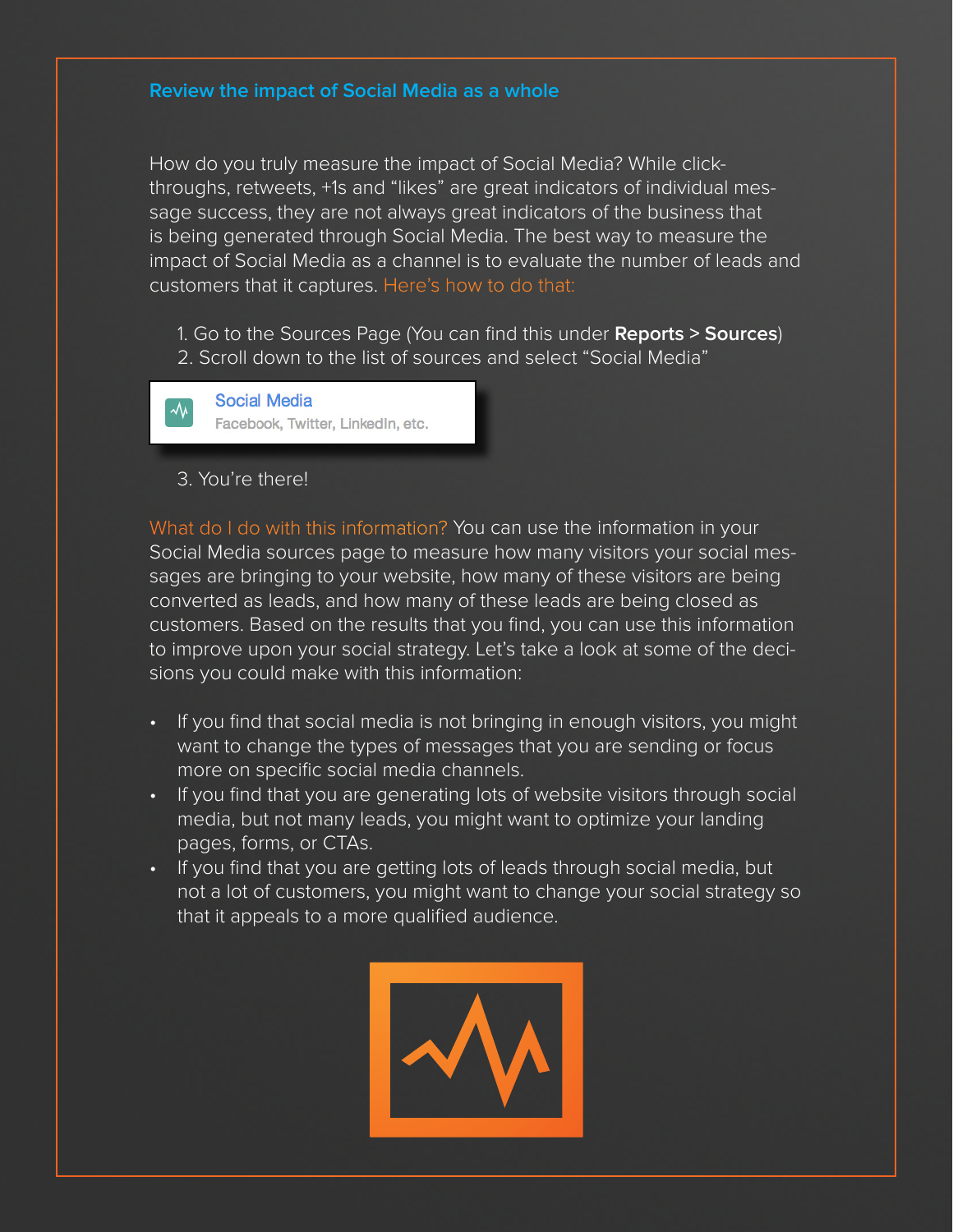# Integrating with your Other Tools

As a HubSpot customer, one of your greatest Social Media assets is the ability to integrate your social media with the rest of your marketing tools using HubSpot's all-in-one platform. Yes, this sounds like a sales pitch, but it's true, and it's something you should definitely take advantage of! Here are some ways you can intregrate your Social Media tools with the rest of your HubSpot tools:

### **Monitor your Long-Tailed Keywords in HubSpot**

The Keywords app is a great tool for tracking and analyzing the keywords and phrases that bring the most organic search engine traffic to your website. Well, wouldn't it be nice to know in what context people speak about these keywords? [Use the Long-Tailed Keywords](https://app.hubspot.com/l/keywords) from your Keywords app to create social streams and monitor how people are using these terms. [Try it now](https://app.hubspot.com/l/monitoring).

#### **Integrate your Landing Pages with Social Media**

Landing Pages are one of the primary tools that are used for converting visitors into leads. By integrating Landing Pages with your Social Media, you allow yourself to better nurture your social audience through the marketing funnel. Here are some of the ways that you can integrate Landing Pages with Social Media:

- Promote your Landing Pages with the Social Publishing tool
- Promote your Landing Pages to people in your Social Monitoring streams
- Collect contacts' twitter handles in your Landing Page forms
- Create a social stream to monitor the people who fill out a certain Landing Page



For more information on how to do these things, check out our 10-Minute Tutorial, Integrating [Landing Pages with Social Media.](http://cdn2.hubspot.net/hub/53/file-239827521-indd/10-Minute-Tutorial-Landing-Pages.indd)